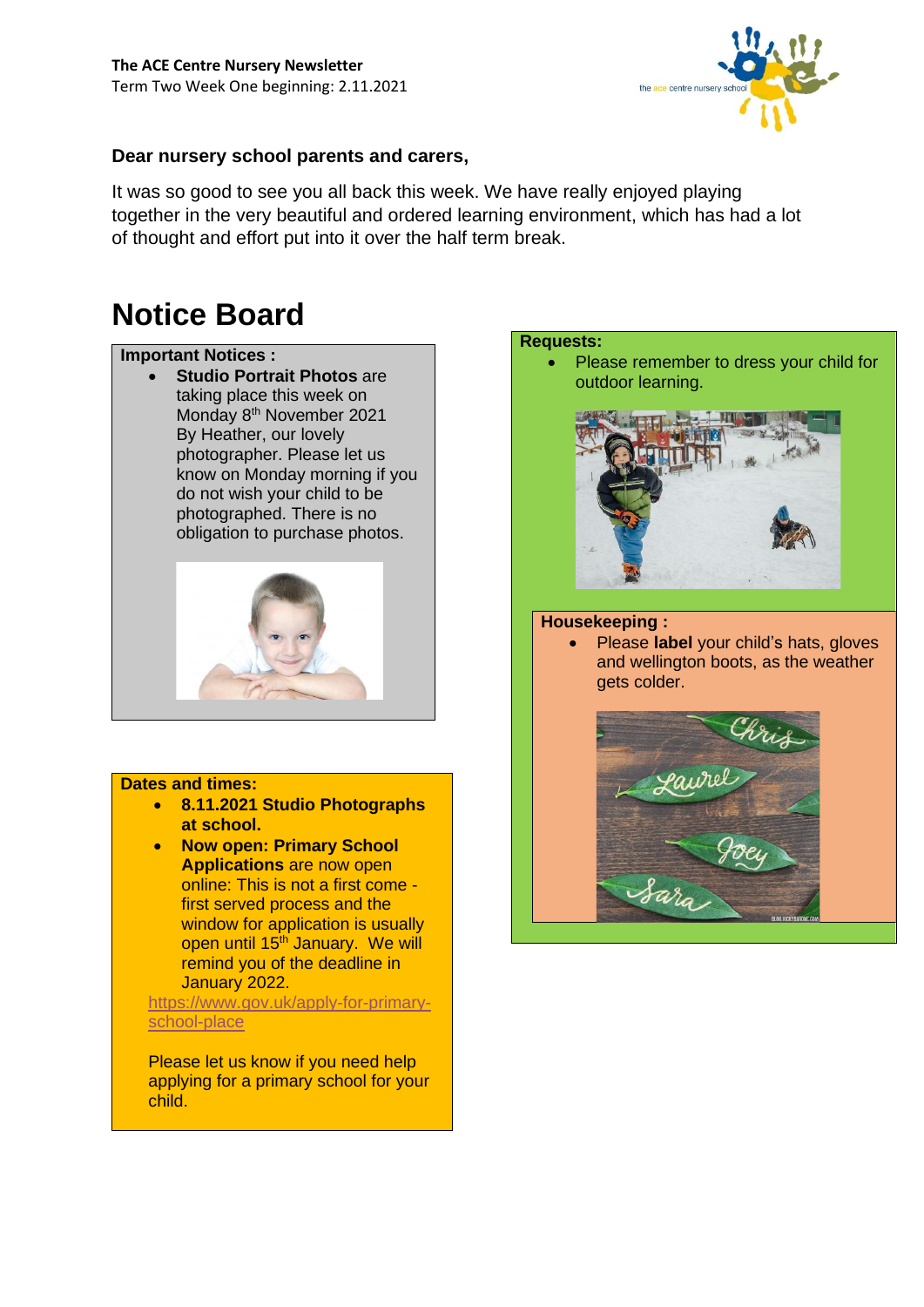**The ACE Centre Nursery Newsletter** Term Two Week One beginning: 2.11.2021 the ace centre nursery

We aim that our indoor and outside learning environments

make sense to your child so that they learn new skills and independence while working within them. So, this week's newsletter looks at the kind of learning sequences that happen, supported by a clean, uncluttered and clearly set out classroom.

## **This Week's Learning – Clearly sequencing experiences.**

First, go to the sink with my empty tray. Next, press the tap and fill my tray with water.

Then, carry it carefully.

Now, paint the fence with my









Helping a child understand how to do something new is delightful when it goes well but can be frustrating if it doesn't. Sometimes it's hard to get someone who is three years old to concentrate long enough to go through the steps needed! Sequence words help break down a task into steps and support your child to process the experience in the right order.



Now, put my cup in to bowl.



Next, wash my cup with my washing up brush.

Simple visual sequences can help a developing brain to see what to do. Simple time phrases like now and next help to focus on and order the steps a child needs to follow, so they can achieve what they want.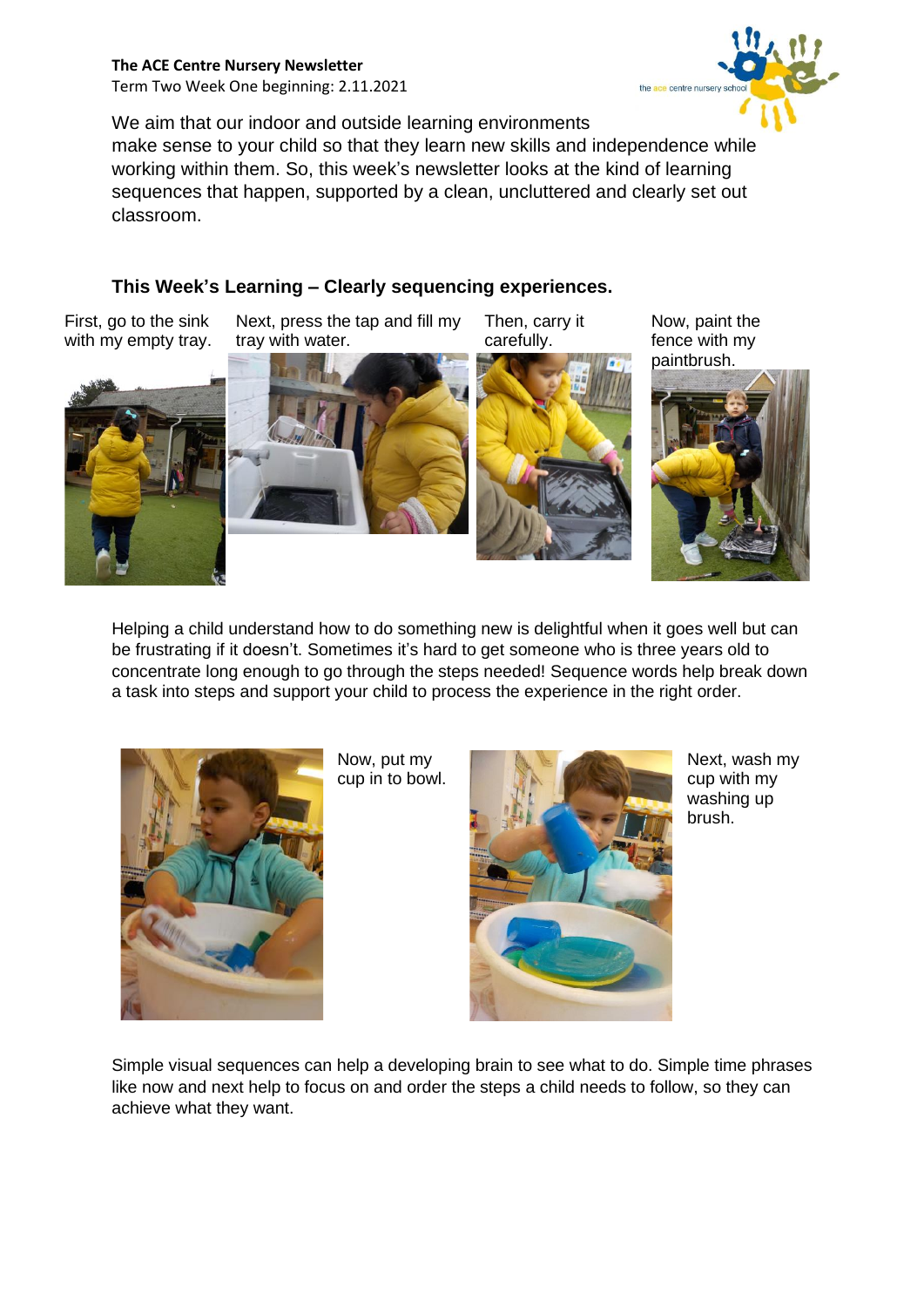









Sequencing experiences also helps develop the part of a child's thinking that understands how stories are structured, therefore helping literacy skills develop as well.



First I look at my spotter's guide.



Then I go on a bug hunt.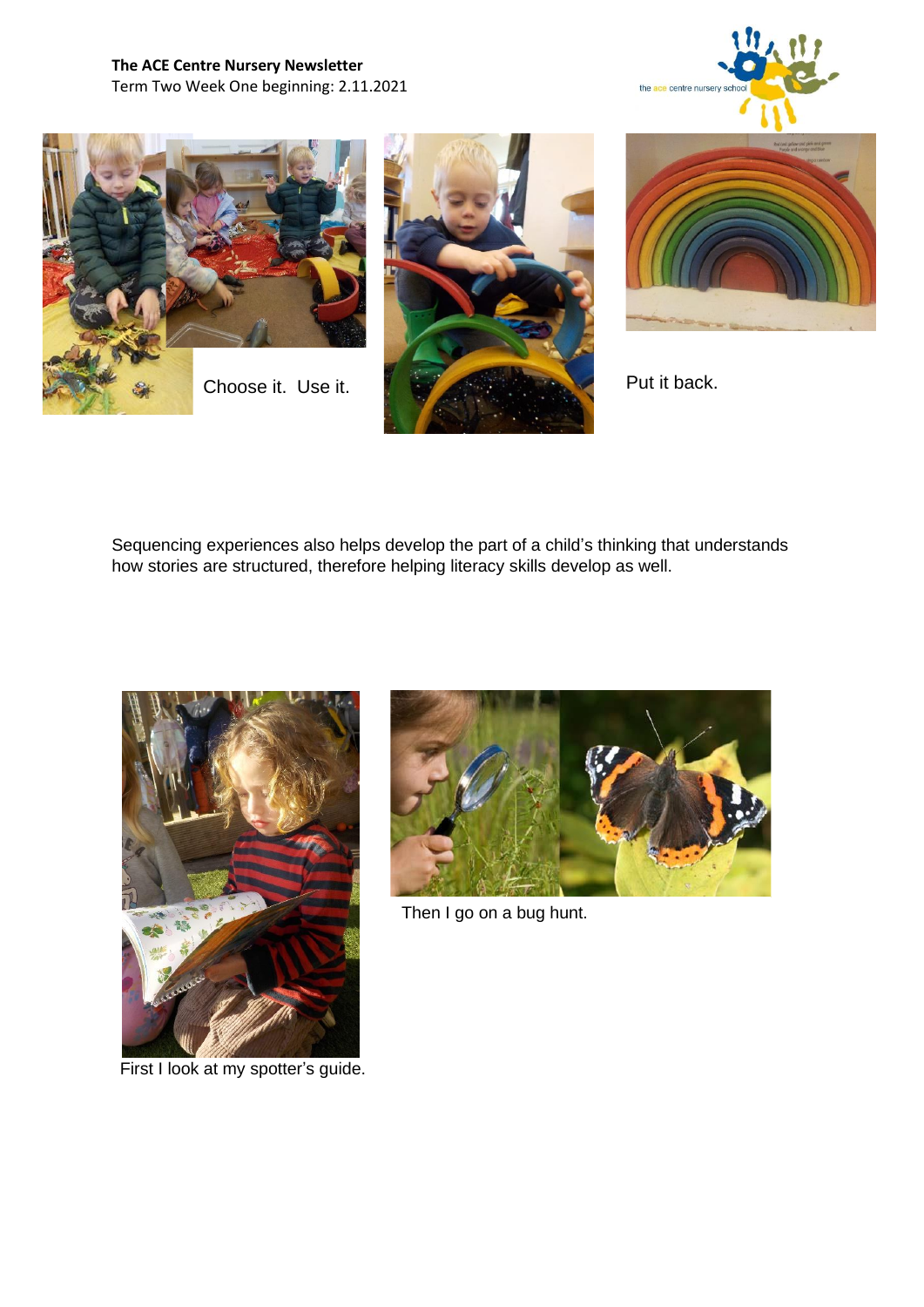



Now, I am wiping the board with my cloth.





Jenny. It's a surprise!

Repeating and describing what a child does, with a kind of simple running commentary, helps reinforce their confidence in what they are doing. Eg. "that's right, now you're cleaning the board. Next, you're using your pen to make a mark."



Now, I choose two colours that I like.

Then, I add some water. Next, I mix my new colour with my paintbrush.

Setting out a workshop area so a sequence of actions can be clearly executed teaches more complicated skills such as colour mixing techniques. The results are satisfying and engrossing. A clear set of steps that helps take a child beyond where they can get to on their own.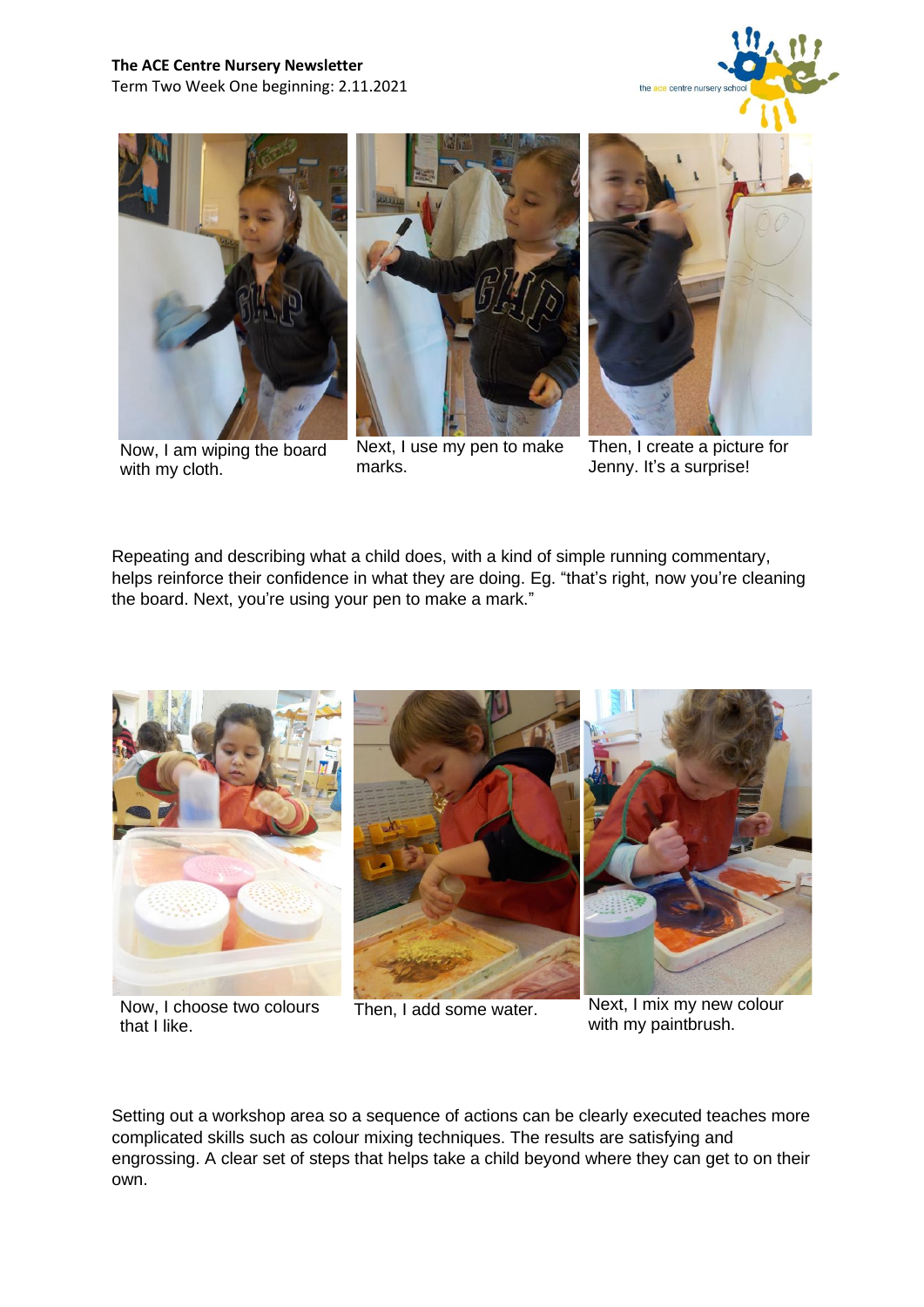**The ACE Centre Nursery Newsletter** Term Two Week One beginning: 2.11.2021





Get my plate and cup.



Pour my drink



Use these tongs to put 3 pieces of fruit (at a time) on my plate

A simple sequence of pictures and words embeds learning. Children love to be independent. Think twice before doing something for a child they can learn to do themselves. We will put up these sequences on display at school to help other children see and learn what they can do independently.

## **Next week's learning is around firework**



### **Song Poem**